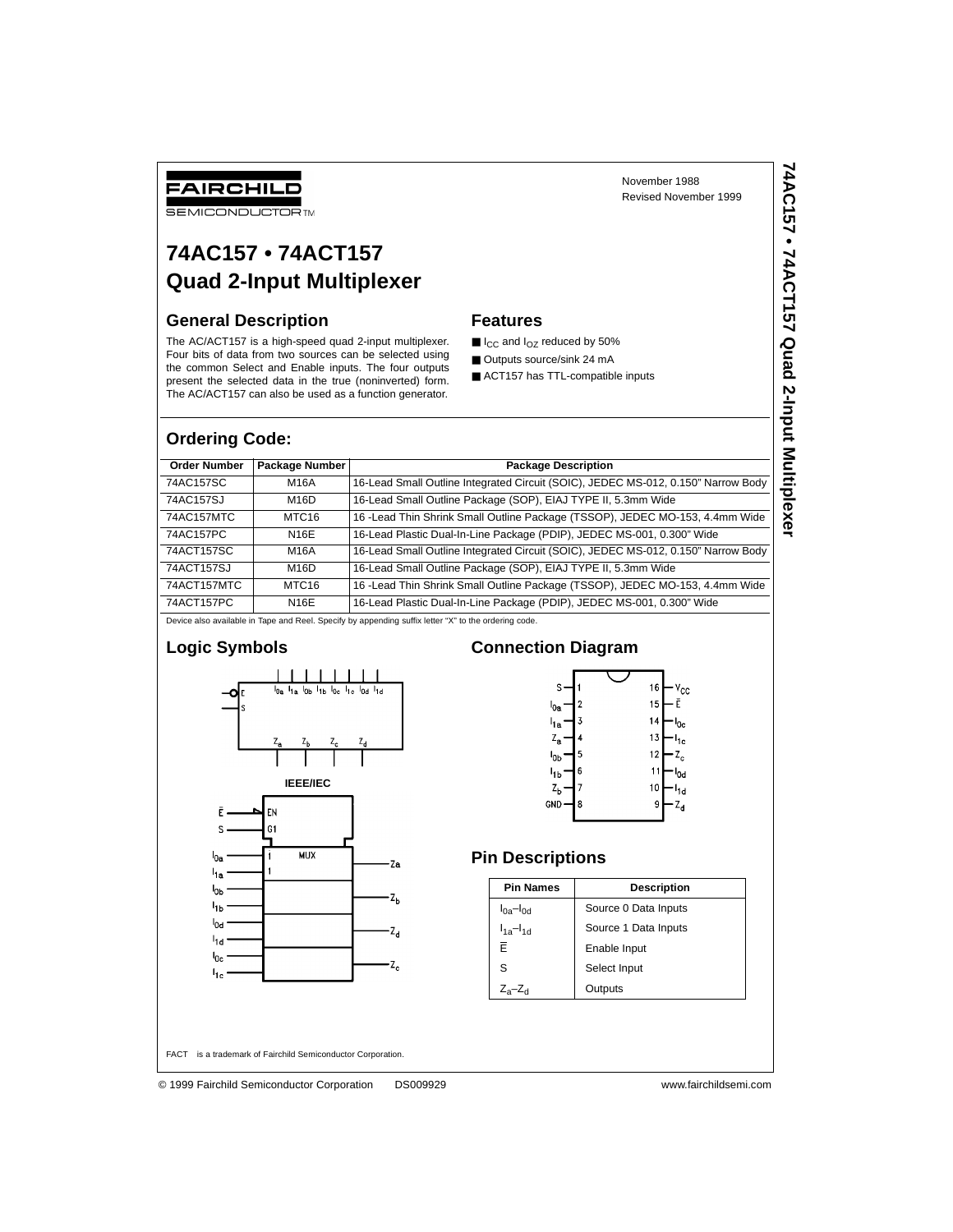### **Functional Description**

The AC/ACT157 is a quad 2-input multiplexer. It selects four bits of data from two sources under the control of a common Select input (S). The Enable input (E) is active-LOW. When E is HIGH, all of the outputs (Z) are forced LOW regardless of all other inputs. The AC/ACT157 is the logic implementation of a 4-pole, 2-position switch where the position of the switch is determined by the logic levels supplied to the Select input. The logic equations for the outputs are shown below:

| $Z_a = \overline{E} \cdot (I_{1a} \cdot S + I_{0a} \cdot \overline{S})$ |
|-------------------------------------------------------------------------|
| $Z_b = \overline{E} \cdot (I_{1b} \cdot S + I_{0b} \cdot \overline{S})$ |
| $Z_c = \overline{E} \cdot (I_{1c} \cdot S + I_{0c} \cdot \overline{S})$ |
| $Z_d = E \cdot (I_{1d} \cdot S + I_{0d} \cdot S)$                       |

A common use of the AC/ACT157 is the moving of data from two groups of registers to four common output busses. The particular register from which the data comes is determined by the state of the Select input. A less obvious use is as a function generator. The AC/ACT157 can generate any four of the sixteen different functions of two variables with one variable common. This is useful for implementing gating functions.



|    | Outputs |    |   |   |
|----|---------|----|---|---|
| Ē. | s       | 'n |   |   |
| н  |         |    |   |   |
|    | н       | x  |   |   |
|    | н       | x  | Н | н |
|    |         |    | X |   |
|    |         |    |   |   |

H = HIGH Voltage Level

L = LOW Voltage Level  $X = Immaterial$ 

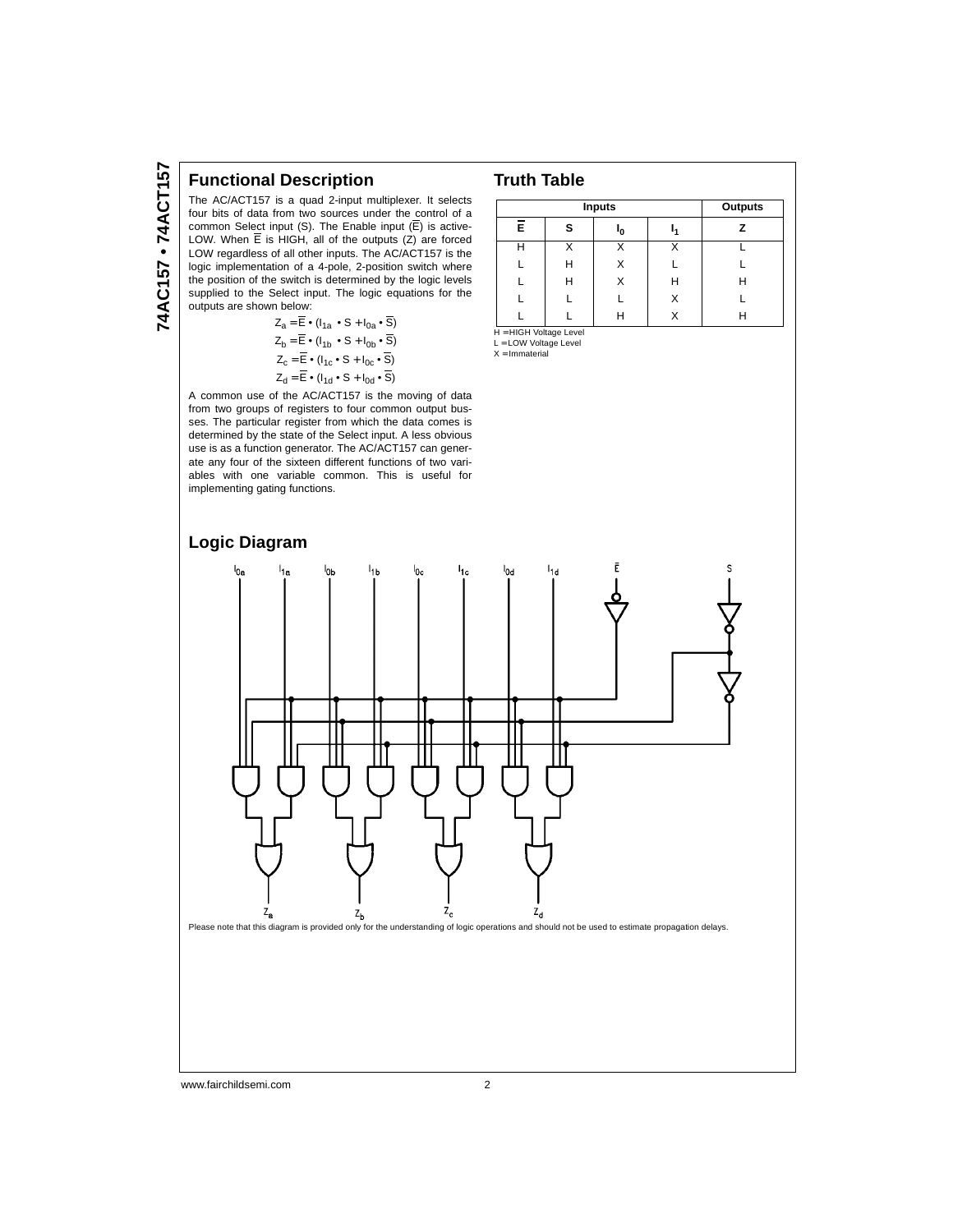### **Absolute Maximum Ratings**(Note 1) **Recommended Operating**

| Supply Voltage $(V_{CC})$                             | $-0.5V$ to $+7.0V$                  | о            |
|-------------------------------------------------------|-------------------------------------|--------------|
| DC Input Diode Current $(I_{IK})$                     |                                     |              |
| $V_1 = -0.5V$                                         | $-20$ mA                            |              |
| $V_1 = V_{CC} + 0.5V$                                 | $+20$ mA                            |              |
| DC Input Voltage (V <sub>I</sub> )                    | $-0.5V$ to $V_{CC}$ + 0.5V          |              |
| DC Output Diode Current $(I_{\cap K})$                |                                     |              |
| $V_{\Omega} = -0.5V$                                  | $-20$ mA                            |              |
| $V_{\Omega} = V_{\Omega C} + 0.5V$                    | $+20$ mA                            |              |
| DC Output Voltage $(V0)$                              | $-0.5V$ to $V_{CC}$ + 0.5V          |              |
| DC Output Source                                      |                                     |              |
| or Sink Current $(I_{\Omega})$                        | $±50$ mA                            |              |
| DC V <sub>CC</sub> or Ground Current                  |                                     |              |
| per Output Pin (I <sub>CC</sub> or I <sub>GND</sub> ) | $±50$ mA                            |              |
| Storage Temperature (T <sub>STG</sub> )               | $-65^{\circ}$ C to $+150^{\circ}$ C |              |
| Junction Temperature (T <sub>1</sub> )                |                                     |              |
| PDIP                                                  | 140 $\mathrm{^{\circ}C}$            | Nc           |
|                                                       |                                     | to<br>$\sim$ |

### **Conditions Note 1:** Absolute maximum ratings are those values beyond which damage Supply Voltage  $(V_{CC})$  AC 2.0V to 6.0V ACT 4.5V to 5.5V Input Voltage  $(V<sub>1</sub>)$ 0V to  $V_{CC}$ Output Voltage  $(V_O)$  0V to  $V_{CC}$ Operating Temperature  $(T_A)$   $-40^{\circ}$ C to +85°C Minimum Input Edge Rate (∆V/∆t) AC Devices  $V_{IN}$  from 30% to 70% of  $V_{CC}$  $V_{CC}$  @ 3.3V, 4.5V, 5.5V 125 mV/ns Minimum Input Edge Rate (∆V/∆t) ACT Devices  $V_{IN}$  from 0.8V to 2.0V  $V_{\rm CC} \ @ \ 4.5V, \ 5.5V$  125 mV/ns

**74AC157 • 74ACT157**

74AC157 • 74ACT157

the device may occur. The databook specifications should be met, without exception, to ensure that the system design is reliable over its power supply, temperature, and output/input loading variables. Fairchild does not recommend operation of FACT™ circuits outside databook specifications.

### **DC Electrical Characteristics for AC**

| Symbol          | Parameter                                                                          | $\overline{v}_{cc}$ |       | $T_A = +25^{\circ}C$ | $T_A = -40^\circ \text{C}$ to $+85^\circ \text{C}$ | <b>Units</b> | <b>Conditions</b>                        |
|-----------------|------------------------------------------------------------------------------------|---------------------|-------|----------------------|----------------------------------------------------|--------------|------------------------------------------|
|                 |                                                                                    | (V)                 | Typ   |                      | <b>Guaranteed Limits</b>                           |              |                                          |
| $V_{\text{IH}}$ | Minimum HIGH Level                                                                 | 3.0                 | 1.5   | 2.1                  | 2.1                                                |              | $V_{OIII} = 0.1V$                        |
|                 | Input Voltage                                                                      | 4.5                 | 2.25  | 3.15                 | 3.15                                               | $\vee$       | or $V_{CC}$ – 0.1V                       |
|                 |                                                                                    | 5.5                 | 2.75  | 3.85                 | 3.85                                               |              |                                          |
| $V_{\parallel}$ | Maximum LOW Level                                                                  | 3.0                 | 1.5   | 0.9                  | 0.9                                                |              | $V_{\text{OUT}} = 0.1V$                  |
|                 | Input Voltage                                                                      | 4.5                 | 2.25  | 1.35                 | 1.35                                               | V            | or $V_{CC}$ – 0.1V                       |
|                 |                                                                                    | 5.5                 | 2.75  | 1.65                 | 1.65                                               |              |                                          |
| $V_{OH}$        | Minimum HIGH Level                                                                 | 3.0                 | 2.99  | 2.9                  | 2.9                                                |              |                                          |
|                 | Output Voltage                                                                     | 4.5                 | 4.49  | 4.4                  | 4.4                                                | $\vee$       | $I_{OIII} = -50 \mu A$                   |
|                 |                                                                                    | 5.5                 | 5.49  | 5.4                  | 5.4                                                |              |                                          |
|                 |                                                                                    |                     |       |                      |                                                    |              | $V_{IN} = V_{II}$ or $V_{IH}$            |
|                 |                                                                                    | 3.0                 |       | 2.56                 | 2.46                                               |              | $I_{OH} = -12$ mA                        |
|                 |                                                                                    | 4.5                 |       | 3.86                 | 3.76                                               | $\vee$       | $I_{OH} = -24 \text{ mA}$                |
|                 |                                                                                    | 5.5                 |       | 4.86                 | 4.76                                               |              | $I_{OH} = -24$ mA (Note 2)               |
| $V_{OL}$        | Maximum LOW Level                                                                  | 3.0                 | 0.002 | 0.1                  | 0.1                                                |              |                                          |
|                 | Output Voltage                                                                     | 4.5                 | 0.001 | 0.1                  | 0.1                                                | V            | $I_{OIII}$ = 50 µA                       |
|                 |                                                                                    | 5.5                 | 0.001 | 0.1                  | 0.1                                                |              |                                          |
|                 |                                                                                    |                     |       |                      |                                                    |              | $V_{IN} = V_{II}$ or $V_{IH}$            |
|                 |                                                                                    | 3.0                 |       | 0.36                 | 0.44                                               |              | $I_{\Omega I} = 12 \text{ mA}$           |
|                 |                                                                                    | 4.5                 |       | 0.36                 | 0.44                                               | V            | $I_{\Omega I} = 24 \text{ mA}$           |
|                 |                                                                                    | 5.5                 |       | 0.36                 | 0.44                                               |              | $I_{\text{OI}} = 24 \text{ mA}$ (Note 2) |
| $I_{IN}$        | Maximum Input                                                                      | 5.5                 |       | ±0.1                 | ±1.0                                               | μA           | $V_1 = V_{CC}$ , GND                     |
| (Note 4)        | Leakage Current                                                                    |                     |       |                      |                                                    |              |                                          |
| <b>l</b> old    | Minimum Dynamic                                                                    | 5.5                 |       |                      | 75                                                 | mA           | $V_{\text{OL}}$ n = 1.65V Max            |
| <b>I</b> OHD    | Output Current (Note 3)                                                            | 5.5                 |       |                      | $-75$                                              | mA           | $VOHD = 3.85V$ Min                       |
| $_{\rm{lc}}$    | Maximum Quiescent                                                                  | 5.5                 |       | 4.0                  | 40.0                                               | μA           | $V_{IN} = V_{CC}$                        |
| (Note 4)        | Supply Current                                                                     |                     |       |                      |                                                    |              | or GND                                   |
|                 | Note 2: All outputs loaded; thresholds on input associated with output under test. |                     |       |                      |                                                    |              |                                          |

**Note 3:** Maximum test duration 2.0 ms, one output loaded at a time.

Note 4:  $I_{IN}$  and  $I_{CC}$  @ 3.0V are guaranteed to be less than or equal to the respective limit @ 5.5V V<sub>CC</sub>.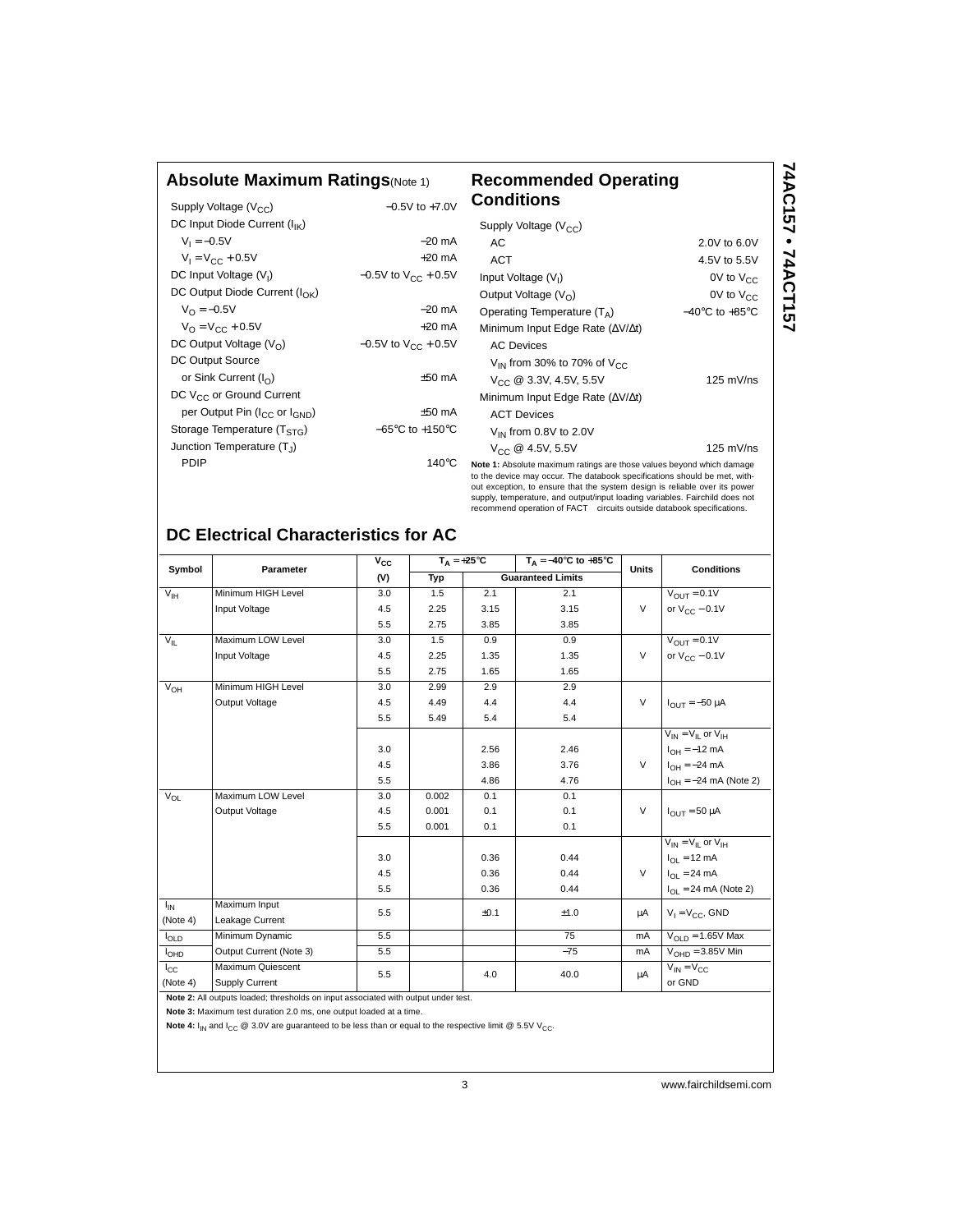# **DC Characteristics for ACT**

| Symbol           | Parameter                           | $V_{CC}$ |       | $T_A = +25^{\circ}C$ | $T_A = -40^\circ \text{C}$ to $+85^\circ \text{C}$ | <b>Units</b>  | <b>Conditions</b>              |  |
|------------------|-------------------------------------|----------|-------|----------------------|----------------------------------------------------|---------------|--------------------------------|--|
|                  |                                     | (V)      | Typ   |                      | <b>Guaranteed Limits</b>                           |               |                                |  |
| $V_{IH}$         | Minimum HIGH Level                  | 4.5      | 1.5   | 2.0                  | 2.0                                                | $\mathcal{U}$ | $V_{\text{OUT}} = 0.1V$        |  |
|                  | Input Voltage                       | 5.5      | 1.5   | 2.0                  | 2.0                                                |               | or $V_{CC}$ – 0.1V             |  |
| $V_{IL}$         | Maximum LOW Level                   | 4.5      | 1.5   | 0.8                  | 0.8                                                | $\mathsf{V}$  | $V_{\text{OUT}} = 0.1V$        |  |
|                  | Input Voltage                       | 5.5      | 1.5   | 0.8                  | 0.8                                                |               | or $V_{CC}$ – 0.1V             |  |
| $V_{OH}$         | Minimum HIGH Level                  | 4.5      | 4.49  | 4.4                  | 4.4                                                | $\vee$        |                                |  |
|                  | Output Voltage                      | 5.5      | 5.49  | 5.4                  | 5.4                                                |               | $I_{OIII} = -50 \mu A$         |  |
|                  |                                     |          |       |                      |                                                    |               | $V_{IN} = V_{II}$ or $V_{IH}$  |  |
|                  |                                     | 4.5      |       | 3.86                 | 3.76                                               | $\vee$        | $I_{OH} = -24 \text{ mA}$      |  |
|                  |                                     | 5.5      |       | 4.86                 | 4.76                                               |               | $I_{OH} = -24$ mA (Note 5)     |  |
| $V_{OL}$         | Maximum LOW Level                   | 4.5      | 0.001 | 0.1                  | 0.1                                                | $\vee$        |                                |  |
|                  | Output Voltage                      | 5.5      | 0.001 | 0.1                  | 0.1                                                |               | $I_{OUT} = 50 \mu A$           |  |
|                  |                                     |          |       |                      |                                                    |               | $V_{IN} = V_{II}$ or $V_{IH}$  |  |
|                  |                                     | 4.5      |       | 0.36                 | 0.44                                               | $\vee$        | $I_{\Omega I} = 24 \text{ mA}$ |  |
|                  |                                     | 5.5      |       | 0.36                 | 0.44                                               |               | $I_{OL}$ = 24 mA (Note 5)      |  |
| $I_{IN}$         | Maximum Input                       | 5.5      |       | ±0.1                 | ±1.0                                               | μA            |                                |  |
|                  | Leakage Current                     |          |       |                      |                                                    |               | $V_1 = V_{CC}$ , GND           |  |
| $I_{CCT}$        | Maximum                             | 5.5      | 0.6   |                      | 1.5                                                | mA            | $V_1 = V_{CC} - 2.1V$          |  |
|                  | $I_{C}$ /Input                      |          |       |                      |                                                    |               |                                |  |
| $I_{OLD}$        | Minimum Dynamic                     | 5.5      |       |                      | 75                                                 | mA            | $V_{OLD} = 1.65V$ Max          |  |
| I <sub>OHD</sub> | Output Current (Note 6)             | 5.5      |       |                      | $-75$                                              | mA            | $V_{OHD} = 3.85V$ Min          |  |
| $_{\rm{cc}}$     | Maximum Quiescent<br>Supply Current | 5.5      |       | 4.0                  | 40.0                                               | μA            | $V_{IN} = V_{C}$<br>or GND     |  |

**Note 5:** All outputs loaded; thresholds on input associated with output under test.

**Note 6:** Maximum test duration 2.0 ms, one output loaded at a time.

### **AC Electrical Characteristics for AC**

|                  |                          | $V_{\rm CC}$ |               | $T_A = +25^{\circ}C$ |      |               | $T_A = -40$ °C to +85°C |       |
|------------------|--------------------------|--------------|---------------|----------------------|------|---------------|-------------------------|-------|
| Symbol           | Parameter                | (V)          | $C_L = 50 pF$ |                      |      | $C_1 = 50 pF$ |                         | Units |
|                  |                          | (Note 7)     | Min           | Typ                  | Max  | Min           | Max                     |       |
| t <sub>PLH</sub> | <b>Propagation Delay</b> | 3.3          | 1.5           | 7.0                  | 11.5 | 1.5           | 13.0                    |       |
|                  | $S$ to $Z_n$             | 5.0          | 1.5           | 5.5                  | 9.0  | 1.5           | 10.0                    | ns    |
| $t_{PHL}$        | Propagation Delay        | 3.3          | 1.5           | 6.5                  | 11.0 | 1.5           | 12.0                    | ns    |
|                  | $S$ to $Z_n$             | 5.0          | 1.5           | 5.0                  | 8.5  | 1.0           | 9.5                     |       |
| t <sub>PLH</sub> | Propagation Delay        | 3.3          | 1.5           | 7.0                  | 11.5 | 1.5           | 13.0                    |       |
|                  | $E$ to $Z_n$             | 5.0          | 1.5           | 5.5                  | 9.0  | 1.5           | 10.0                    | ns    |
| t <sub>PHL</sub> | Propagation Delay        | 3.3          | 1.5           | 6.5                  | 11.0 | 1.5           | 12.0                    |       |
|                  | $E$ to $Z_n$             | 5.0          | 1.5           | 5.5                  | 9.0  | 1.0           | 9.5                     | ns    |
| t <sub>PLH</sub> | Propagation Delay        | 3.3          | 1.5           | 5.0                  | 8.5  | 1.0           | 9.0                     |       |
|                  | $I_n$ to $Z_n$           | 5.0          | 1.5           | 4.0                  | 6.5  | 1.0           | 7.0                     | ns    |
| t <sub>PHL</sub> | Propagation Delay        | 3.3          | 1.5           | 5.0                  | 8.0  | 1.0           | 9.0                     |       |
|                  | $I_n$ to $Z_n$           | 5.0          | 1.5           | 4.0                  | 6.5  | 1.0           | 7.0                     | ns    |

**Note 7:** Voltage Range 3.3 is  $3.3V \pm 0.3V$ 

Voltage Range 5.0 is  $5.0V \pm 0.5V$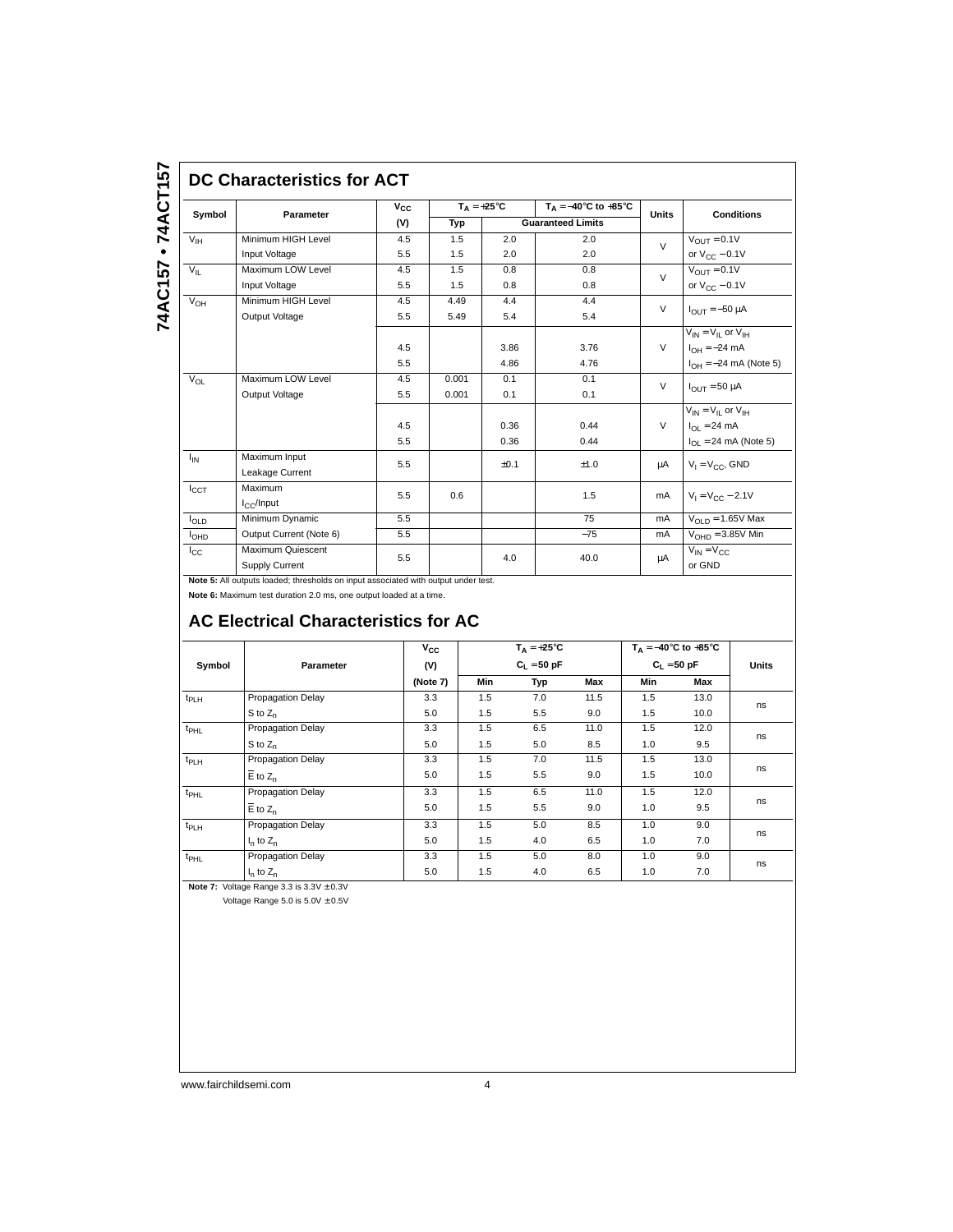|                  |                                     | $v_{\rm cc}$ | $T_A = +25^{\circ}C$<br>$C_L = 50 pF$ |     |      | $T_A = -40^\circ \text{C}$ to $+85^\circ \text{C}$<br>$C_1 = 50 pF$ |      | <b>Units</b> |
|------------------|-------------------------------------|--------------|---------------------------------------|-----|------|---------------------------------------------------------------------|------|--------------|
| Symbol           | Parameter                           | (V)          |                                       |     |      |                                                                     |      |              |
|                  |                                     | (Note 8)     | Min                                   | Typ | Max  | <b>Min</b>                                                          | Max  |              |
| $t_{PLH}$        | Propagation Delay<br>S to $Z_n$     | 5.0          | 2.0                                   | 5.5 | 9.0  | 1.5                                                                 | 10.0 | ns           |
| $t_{\text{PHL}}$ | Propagation Delay<br>S to $Z_n$     | 5.0          | 2.0                                   | 5.5 | 9.5  | 2.0                                                                 | 10.5 | ns           |
| $t_{PLH}$        | Propagation Delay<br>$E$ to $Z_n$   | 5.0          | 1.5                                   | 6.0 | 10.0 | 1.5                                                                 | 11.5 | ns           |
| $t_{\text{PHL}}$ | Propagation Delay<br>$E$ to $Z_n$   | 5.0          | 1.5                                   | 5.0 | 8.5  | 1.0                                                                 | 9.0  | ns           |
| $t_{PLH}$        | Propagation Delay<br>$I_n$ to $Z_n$ | 5.0          | 1.5                                   | 4.0 | 7.0  | 1.0                                                                 | 8.5  | ns           |
| t <sub>PHL</sub> | Propagation Delay<br>$I_n$ to $Z_n$ | 5.0          | 1.5                                   | 4.5 | 7.5  | 1.0                                                                 | 8.5  | ns           |

**Note 8:** Voltage Range 5.0 is  $5.0V \pm 0.5V$ 

### **Capacitance**

| Symbol          | Parameter                     | Typ  | Units | <b>Conditions</b>      |
|-----------------|-------------------------------|------|-------|------------------------|
| Μ∪              | Input Capacitance             | 4.5  | рF    | $V_{CC} =$ OPEN        |
| C <sub>PD</sub> | Power Dissipation Capacitance | 50.0 | pF    | $V_{\text{CC}} = 5.0V$ |

74AC157 • 74ACT157 **74AC157 • 74ACT157**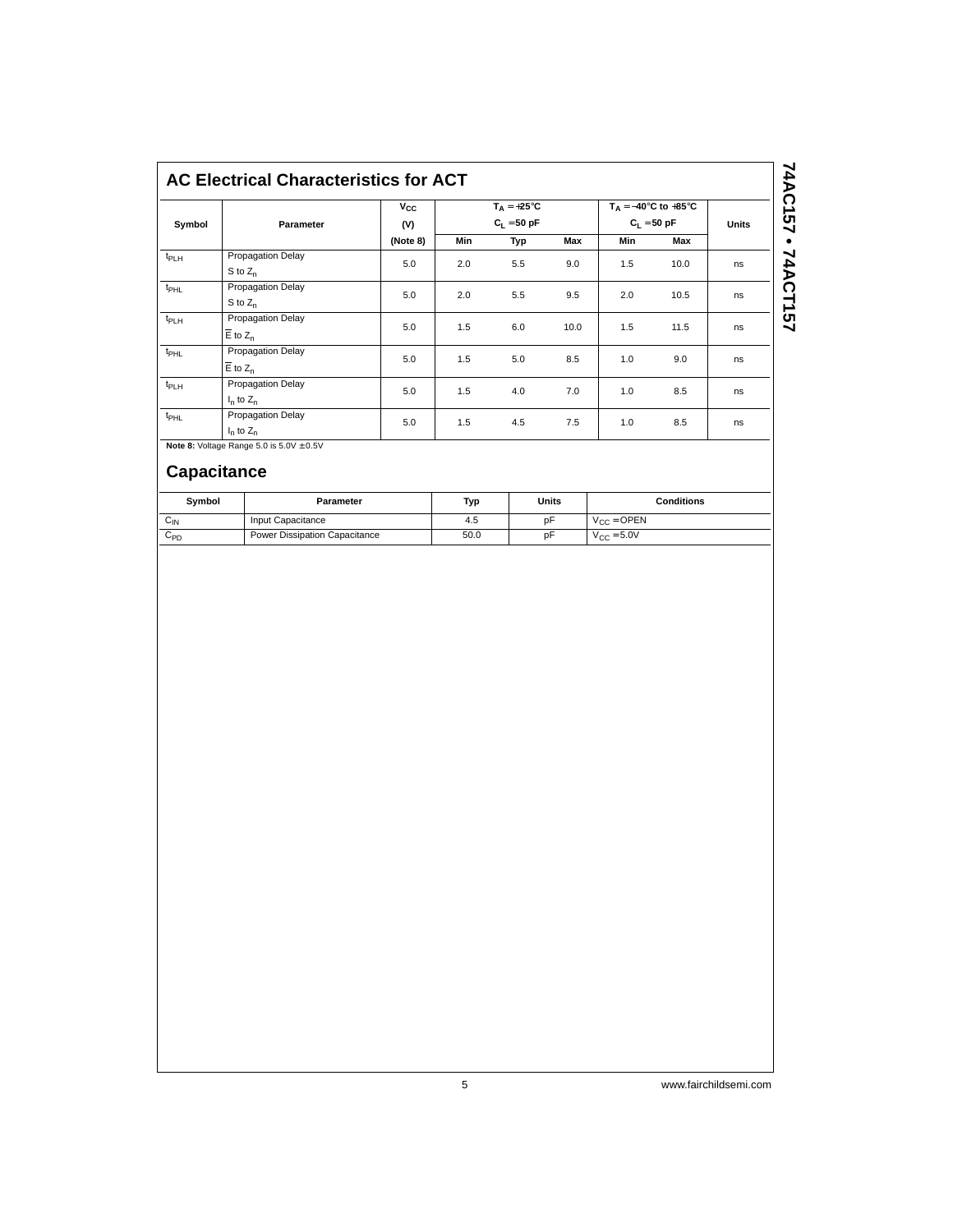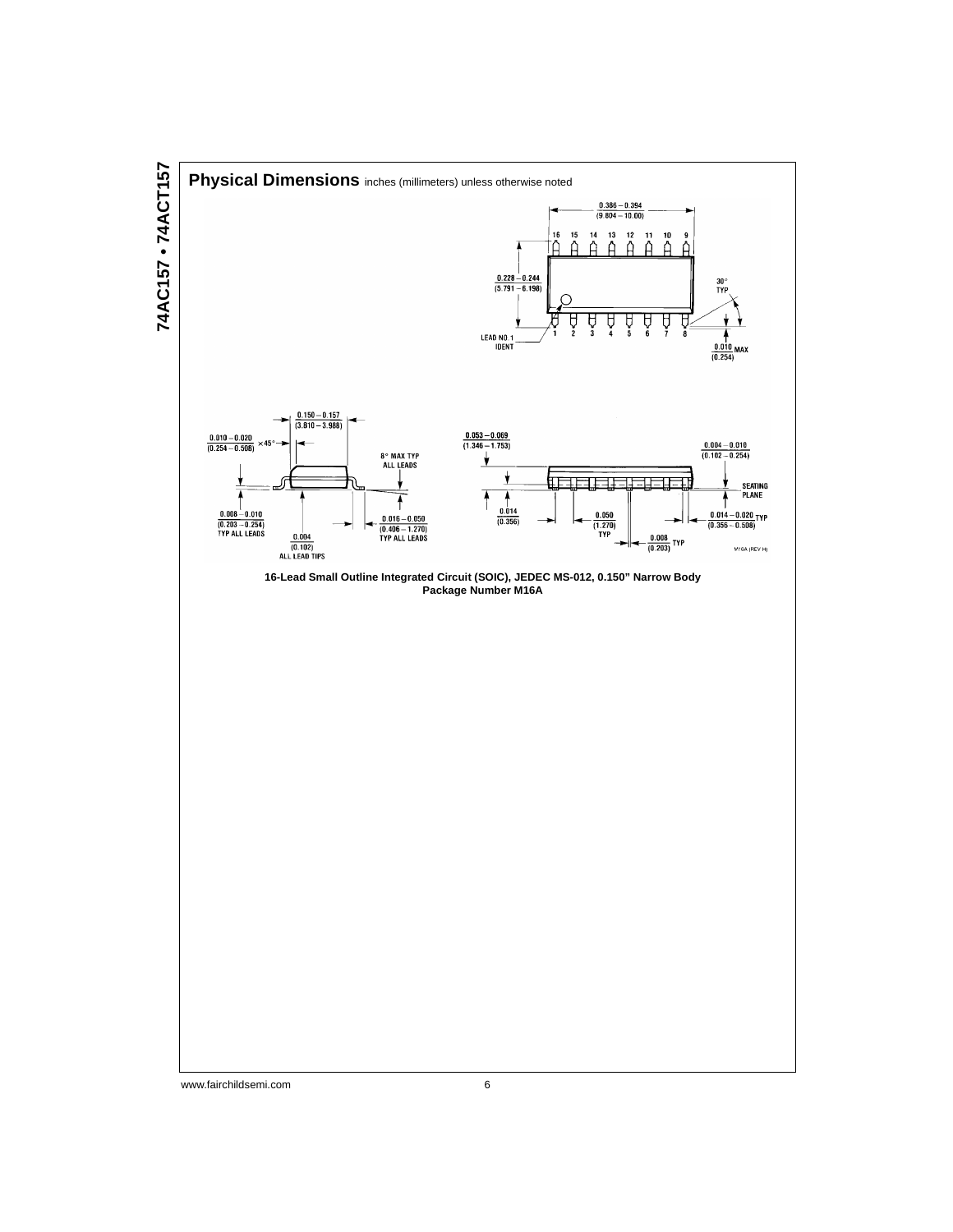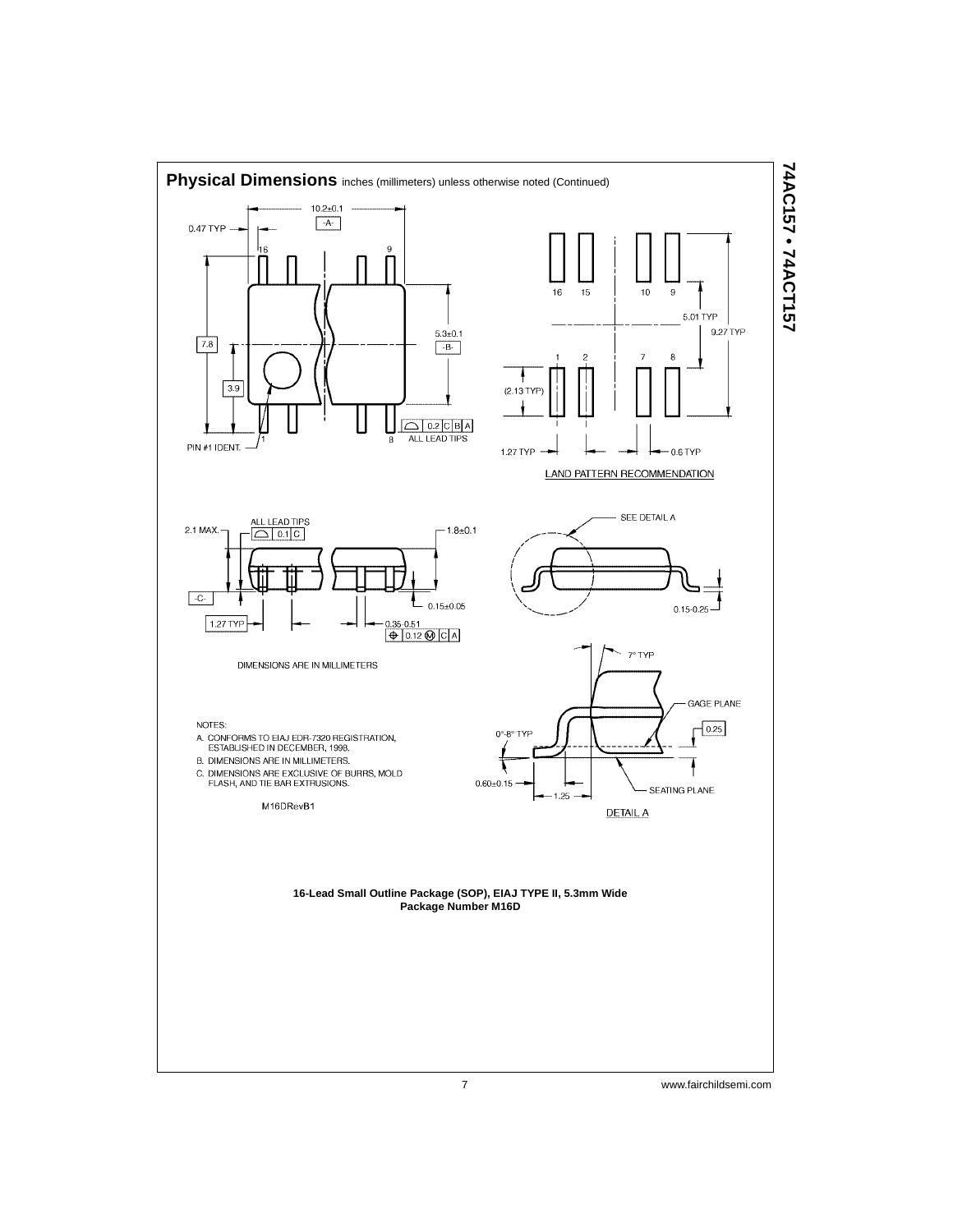

74AC157 · 74ACT157 **74AC157 • 74ACT157**